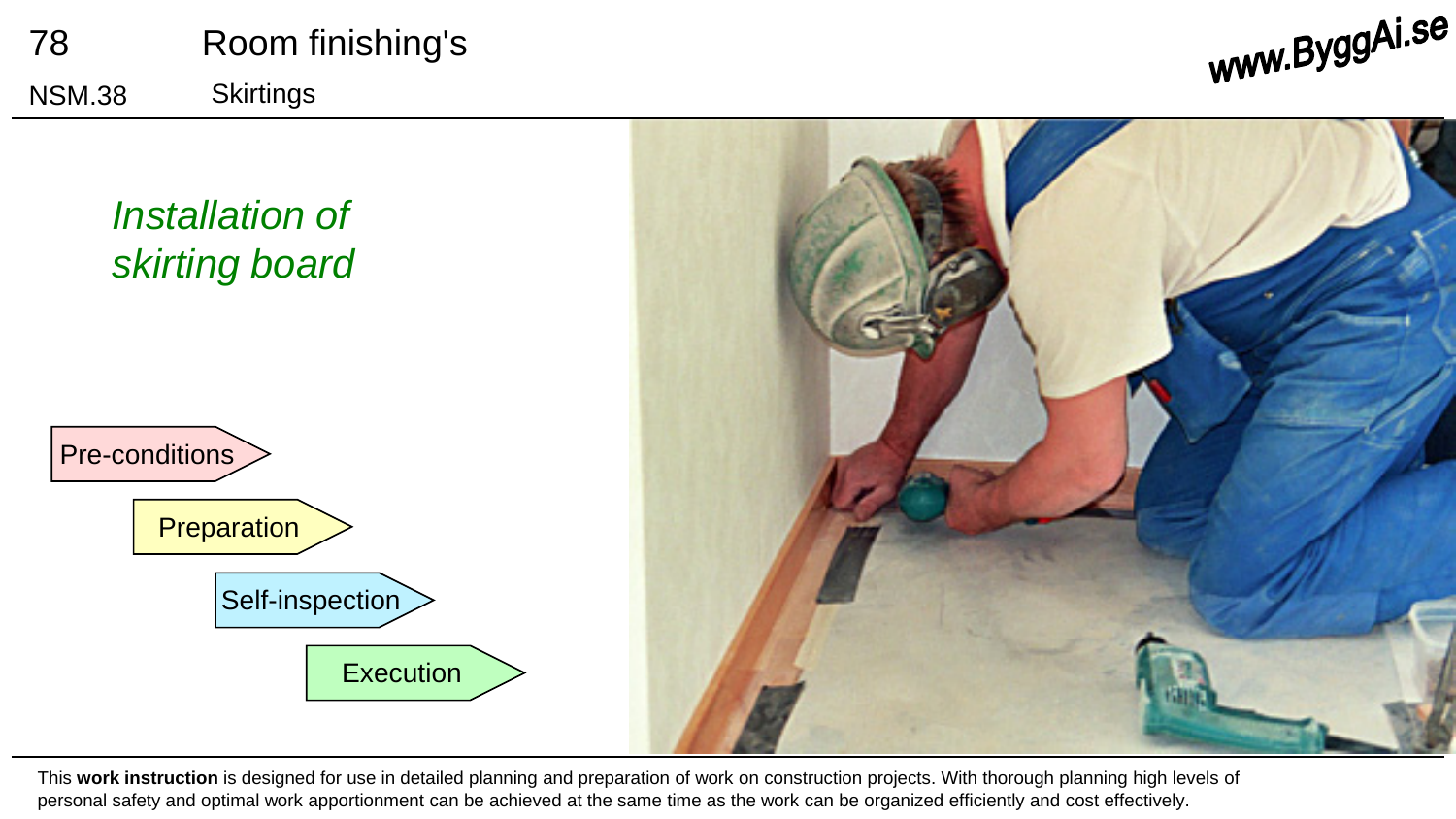<span id="page-1-0"></span>

| Work activity & Problem                         | P   | $\mathcal{C}$ | $Risk = P^*C$ | Action                         |
|-------------------------------------------------|-----|---------------|---------------|--------------------------------|
| Overloading, stretching                         | 10  | 50            | 500           | Use transport and lifting aids |
| Cluttered workplace = Twisting or fall injuries | 3   | 70            | 210           | Regular tidying                |
| Sawing and Drilling                             | 0,5 | 100           | 50            |                                |
|                                                 |     |               |               |                                |

|                   |           | Assessment of probability |                     | Assessment of consequences |             |                         |
|-------------------|-----------|---------------------------|---------------------|----------------------------|-------------|-------------------------|
| Probability = $P$ | $P = 0.1$ | Verv unlikelv             | (<1 times/10 years) | $C = 0.5$                  | Trifle      |                         |
| $Consequence = C$ | $P = 1$   | Unlikelv                  | (1 times/10 years)  | $C=1$                      | Tinv        | (1 - 2 days sick leave) |
| $Risk = P * C$    | $P = 3$   | Low probability           | (1 times/3 years)   | $C=5$                      | Small       | (3 - 7 days sick leave) |
|                   | $P = 10$  | Relative probability      | (1 times/year)      | $C = 15$                   | Tactile     | (8-29<br>$\cdots$       |
|                   | $P = 30$  | Probable                  | (1 times/month)     | $C = 70$                   | Severe      | $\cdots$<br>$(30-299)$  |
|                   |           |                           |                     | $C = 500$                  | Very severe | $ "$ $ )$<br>(>300      |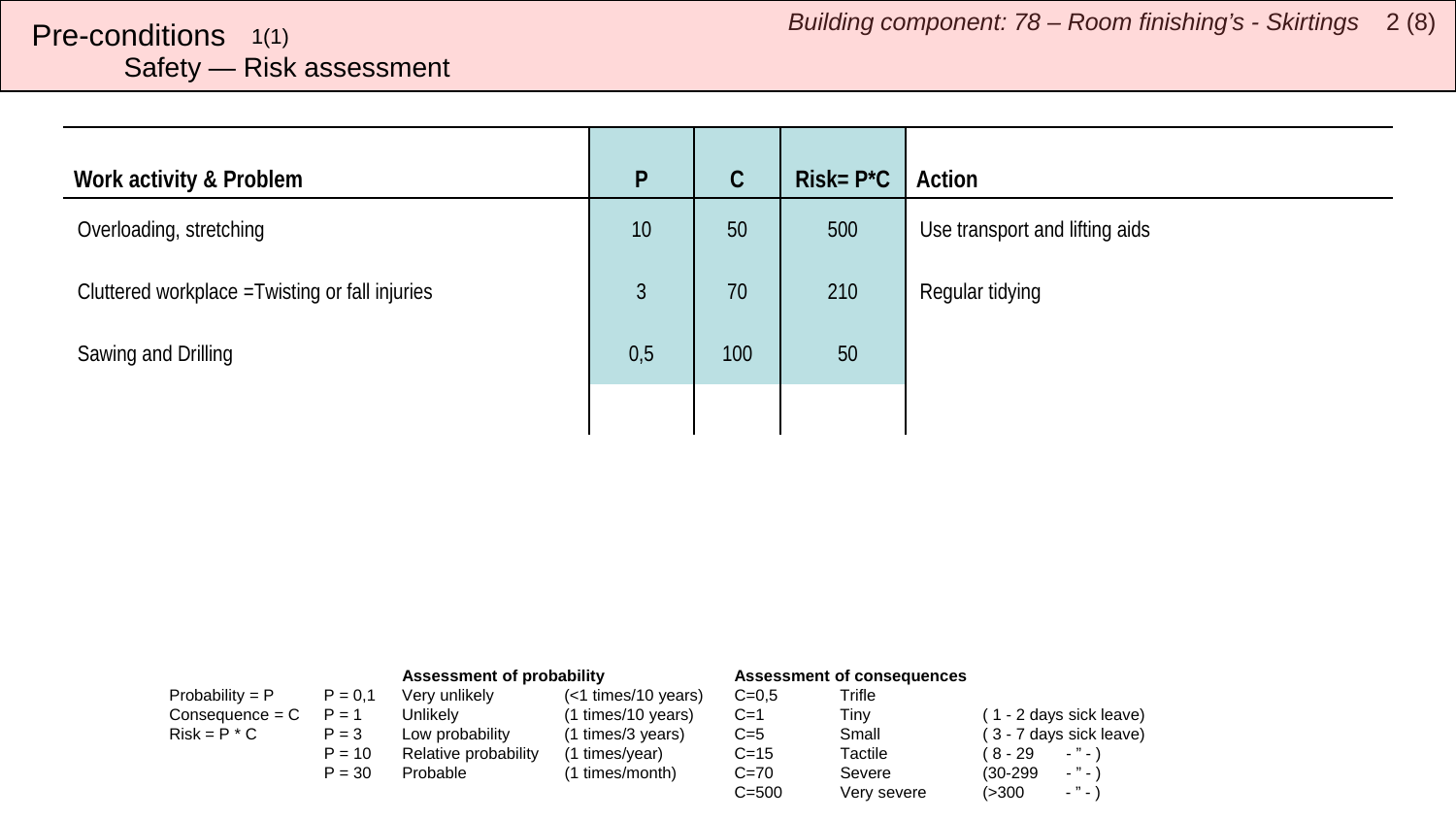#### <span id="page-2-0"></span>Equipment and materials **Preparation**  $1(2)$

#### **Basic equipment:**

- $\square$  Measuring tape or yardstick
- □ Marking pen
- □ Hammer
- □ Circular saw
- □ Battery-driven drill, screwdriver
- $\square$  A hammer drill for concrete walls
- $\square$  Bench/tabel saw, miter saw
- □ Sandpaper
- □ Vacuum cleaner
- □ Garbage bag

#### **Materials:**

□ Skirting boards □ Nail Plugs  $\Box$  Screws and nails  $\square$  Possibly, glue

*If the customer accepts?*  $\square$  Compressor and nail gun

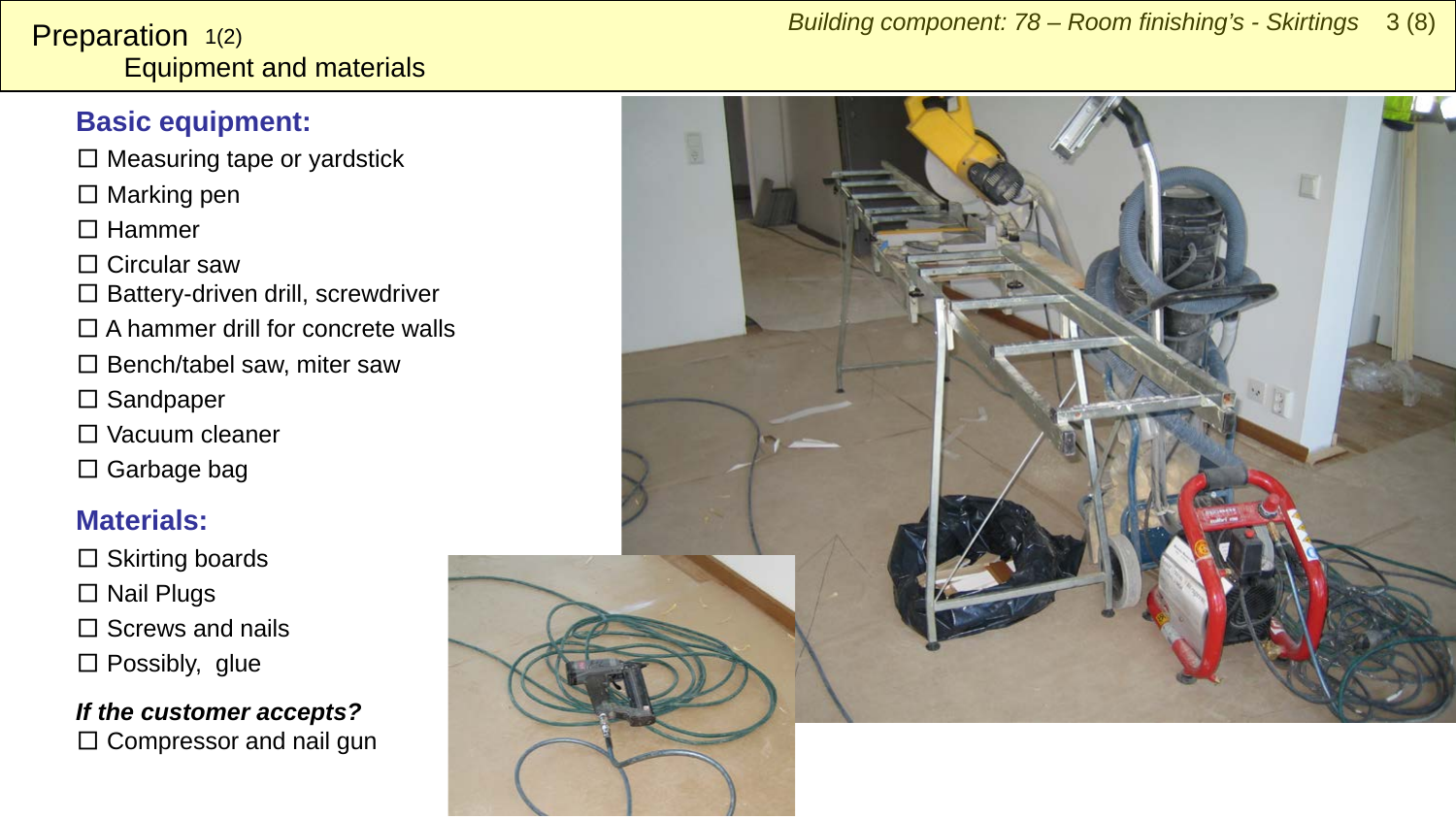Deliveries - logistics Preparation 2(2)

### *Unloading and transporting on site*

A not uncommon sight - site manager and a supervisor carry in skirtings and cover strips before it starts raining.

The skirting boards will take a fair amount of space and must be kept dry.



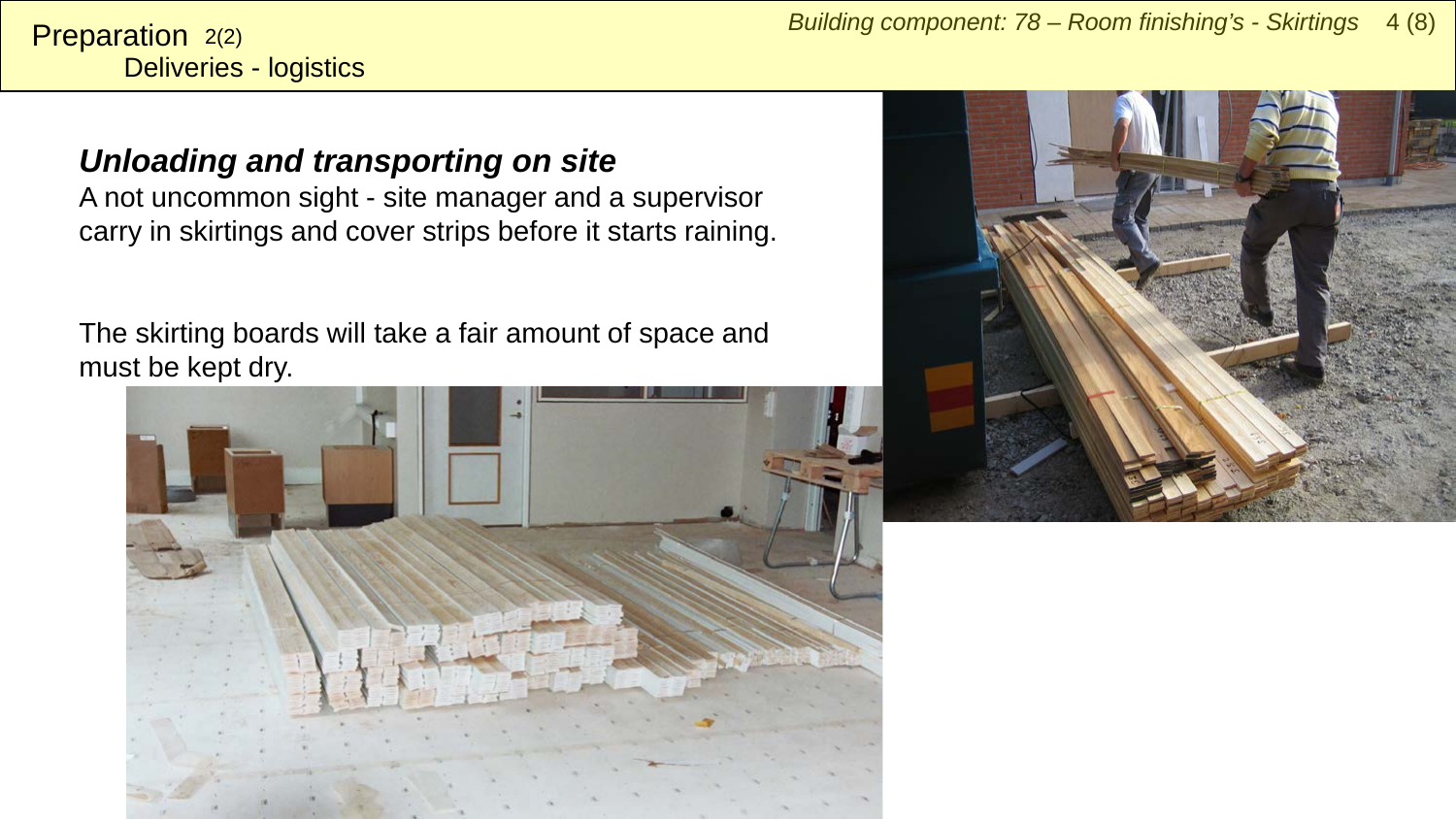#### <span id="page-4-0"></span>Template & instructions Self-inspection 1(2)

| No                  | <b>Check</b>                       | <b>Method or</b><br>equipment | Frequency | <b>Result</b> | <b>Date</b><br><b>Signature</b> | <b>Deviation/Remedy</b><br>Approval/Non-A |
|---------------------|------------------------------------|-------------------------------|-----------|---------------|---------------------------------|-------------------------------------------|
| $\mathsf{I}$ 1      | Assembly, fasteners                |                               |           |               |                                 |                                           |
| $\vert$ 2           | Splicing, skirting ends and mitres |                               |           |               |                                 |                                           |
| $\vert$ 3           | Marks after mounting               |                               |           |               |                                 |                                           |
| $\overline{4}$<br>I |                                    |                               |           |               |                                 |                                           |
| $\overline{5}$      |                                    |                               |           |               |                                 |                                           |
| $\,6\,$             |                                    |                               |           |               |                                 |                                           |
| $\mathsf{I}$ 7      |                                    |                               |           |               |                                 |                                           |
| $\,8\,$<br>ı        |                                    |                               |           |               |                                 |                                           |
| $\boldsymbol{9}$    |                                    |                               |           |               |                                 |                                           |
| 10                  |                                    |                               |           |               |                                 |                                           |
| 11                  |                                    |                               |           |               |                                 |                                           |
|                     |                                    |                               |           |               |                                 |                                           |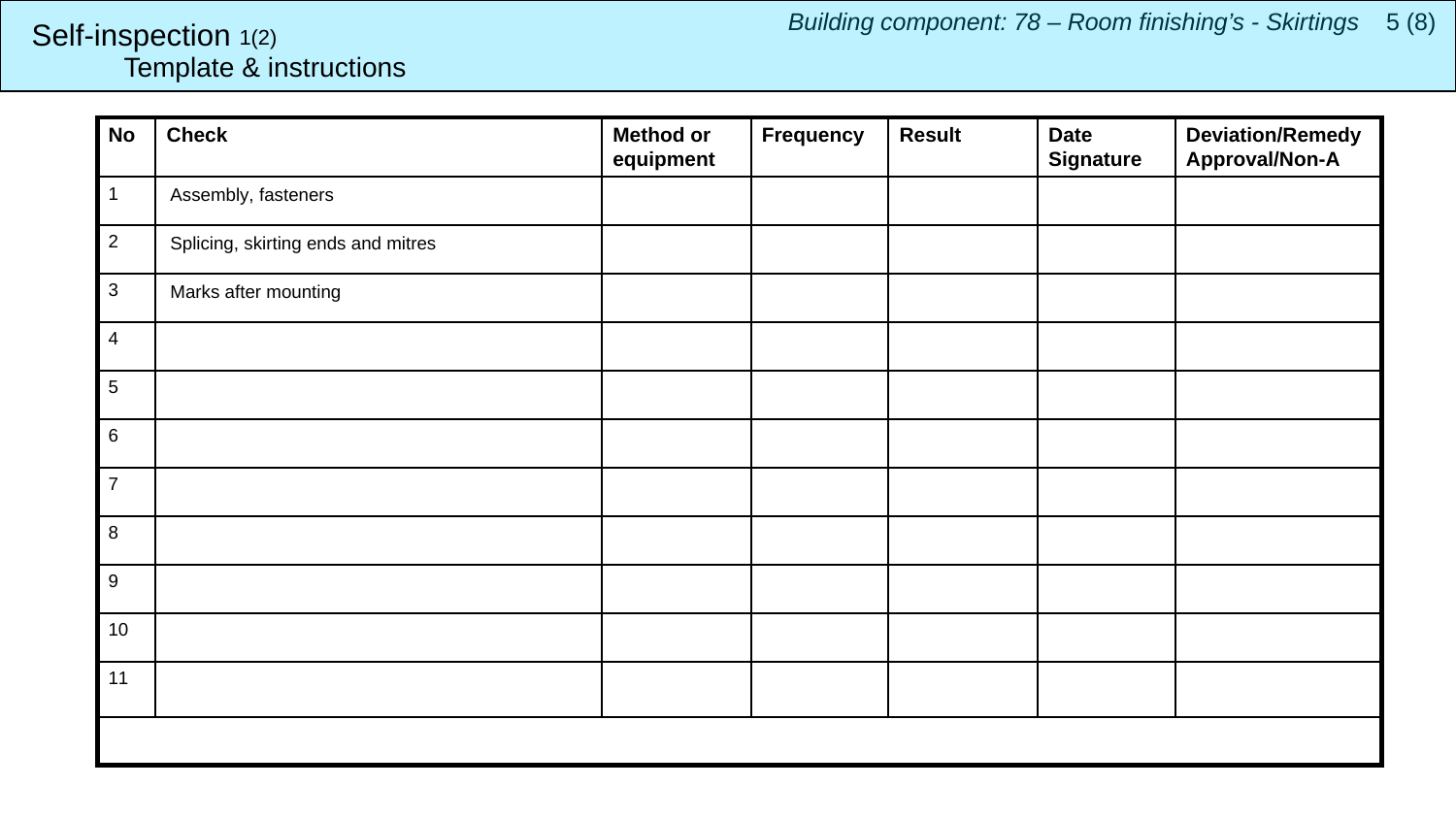## **Quality criteria for the project and the product**

- Study Drawings, Specifications and Inspection planning
- Think through the alternative **methods of production** and handling of materials, tools etc. that can meet the requirements



## *Pay particular attention to*

- Attach the skirting boards as shown in the Specification
- Adapt fasteners for base and plinth
- Sandpaper joints and corners etc predrill if required
- Do not mount damaged skirting boards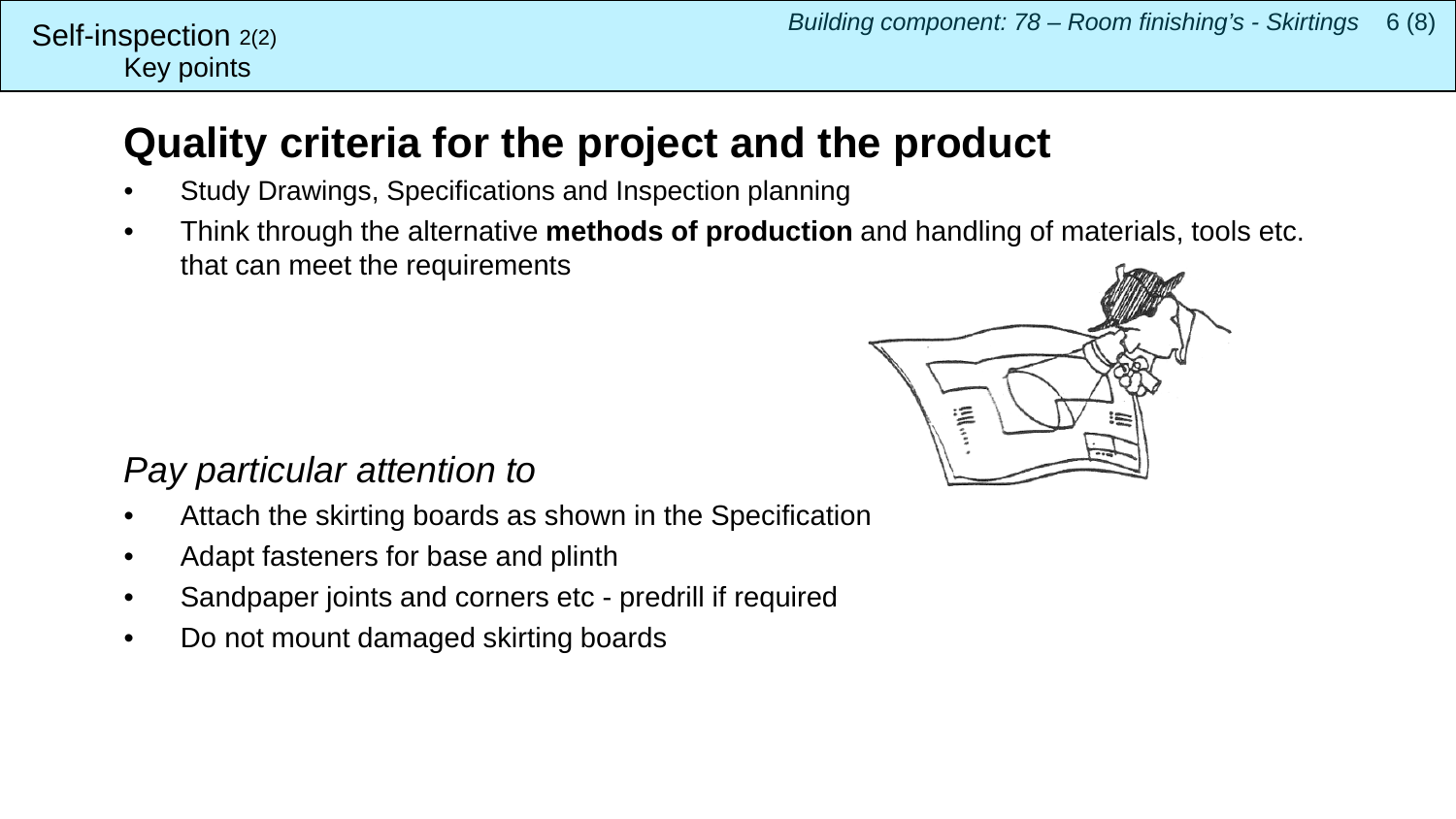#### <span id="page-6-0"></span>Work activity 1(2)

#### *Measurement*

The skirting boards are measured and cut on a table with a circular saw. See equipment.

#### *Mounting*

#### *Screwing*

 $B$  >  $/$  = 70 mm screwed into the two edges of c/c 600 mm.  $B < I = 70$  mm screwed c/c 400 mm. If the client accepts, the nailing can be performed with nail gun.

Make sure all sawdust is sucked up and that waste is directly deposited into sacks.